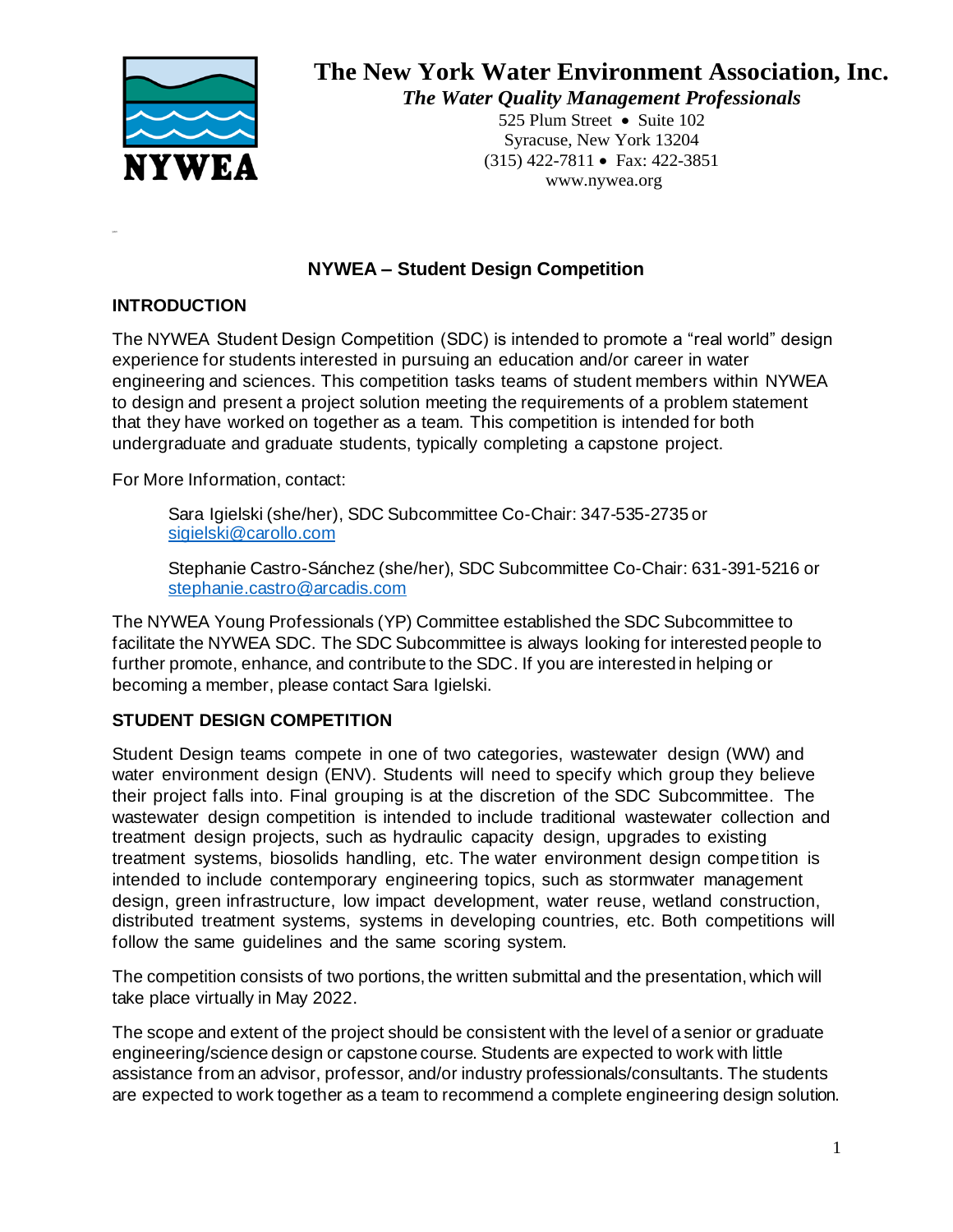

525 Plum Street • Suite 102 Syracuse, New York 13204 (315) 422-7811 • Fax: 422-3851 www.nywea.org

Students may use whatever printed or digital references or resources they choose, with appropriate citations.

Students are expected to perform the necessary calculations for the project. This is not intended to be a study or research project or literature review. Although some initial literature review and/or research will be required, the bulk of the project should incorporate pertinent calculations for the design.

For example, if the project involved a wastewater treatment plant expansion, judges will look that each team performed the following:

- Decision matrix (provide why you ended up with that particular process or design etc.).
- Hydraulic profile.
- Preliminary sizing of major equipment (aeration basins, clarifiers, chlorine contact chambers, etc.).
- Incorporated information from different manufacturers.
- Population analysis to determine design flow rates; and
- Preliminary cost evaluation for both capital and operational costs.

All the design work should be submitted in the design report, clearly labeled and referenced. See below for information regarding the report.

Scoring of the project will be determined through an evaluation by a panel of judges selected from the NYWEA community of the written and oral presentation skills. Written and oral skills will be evaluated separately, and the scores will be added for the total score (see Exhibit A for the example judges scoring sheets).

Written data (submitted in electronic format) will be evaluated by the judges prior to the oral presentations. The data will be available to the judges during the oral presentation for their reference. After the oral presentation, judges are permitted to ask questions based on information provided in both the written submittal and oral presentation.

## **ENTRY FORM**

Each team shall submit an entry form for the competition that includes the names of team members and presenters by 11:59PM on April 15, 2022. Each university is permitted to send up to two teams to the competition, one in each category (WW and ENV).

## **PRIZES**

The two highest scoring teams (can be two teams from the same category) will be partially sponsored to compete and attend the WEF SDC held at the Water Environment Federation's Technical Exhibition and Conference (WEFTEC) in October 2022. Both winning teams should follow the WEF deadlines and guidelines for the national competition, located on their website at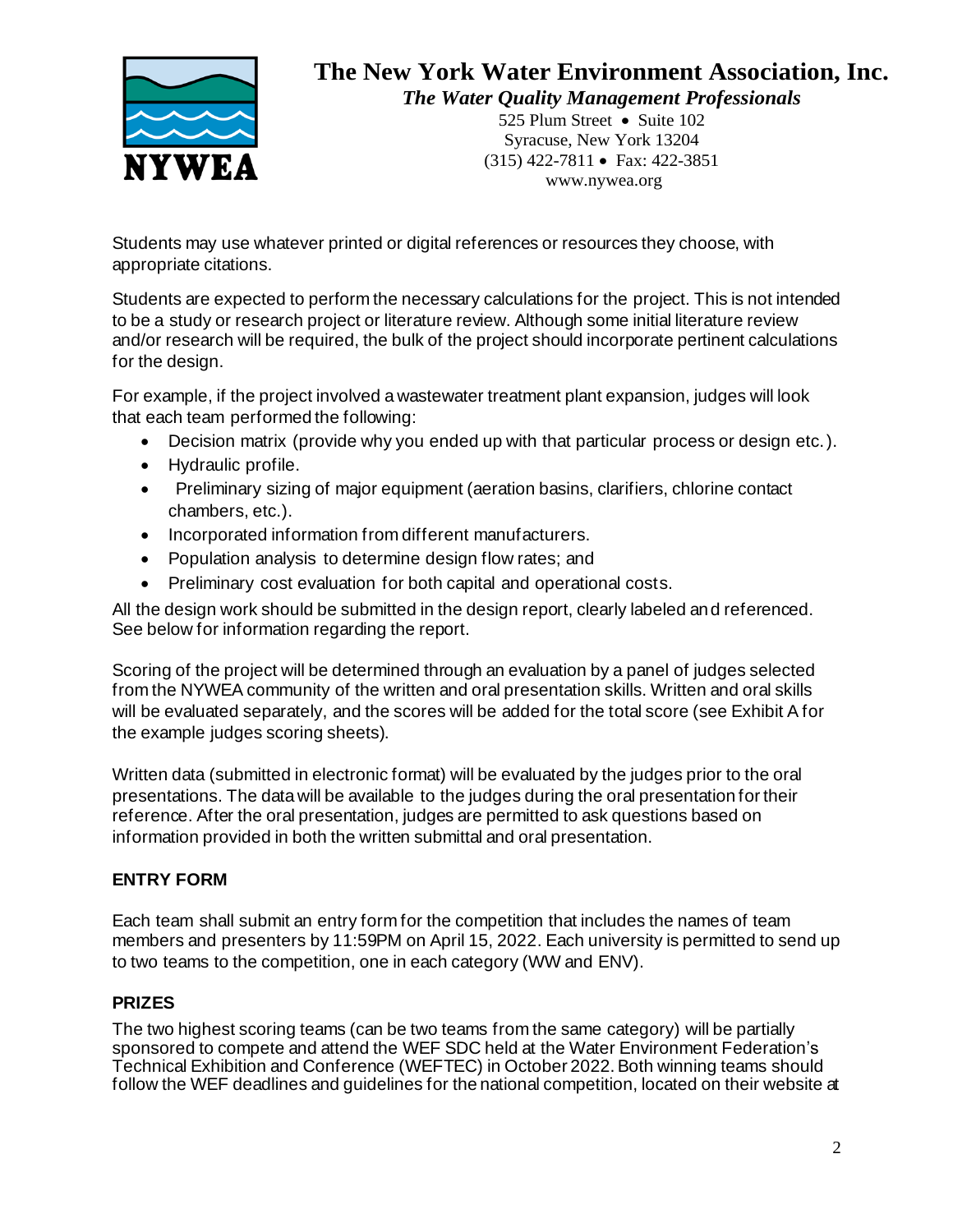

525 Plum Street • Suite 102 Syracuse, New York 13204 (315) 422-7811 • Fax: 422-3851 www.nywea.org

[https://www.wef.org/globalassets/assets-wef/2---membership/member-associations/students](https://www.wef.org/globalassets/assets-wef/2---membership/member-associations/students-and-young-professionals/2022-wef-competition-guidelines.pdf)[and-young-professionals/2022-wef-competition-guidelines.pdf](https://www.wef.org/globalassets/assets-wef/2---membership/member-associations/students-and-young-professionals/2022-wef-competition-guidelines.pdf).

The two highest scoring teams will be announced at the conclusion of the virtual SDC. The Awards presentation will be held at the NYWEA Annual Conference Awards Ceremony. Team members or designees of the team are encouraged to attend the Awards presentation.

## **GENERAL REQUIREMENTS**

The general requirements for participation in the competition are:

- Team size will be limited to a maximum of four presenting students per team, however additional supporting team members are allowed. All supporting team members shall play an active role and be listed on the "Summary of Project Team of Effort" with their associated role description. One team per school is allowed in each design category. It is recommended that schools with more than one team interested in a design category host an internal competition to determine the team who will compete at the NYWEA Student Design Competition. A school may sponsor two teams, one in each design category. Up to two graduate students could be part of the team, however teams of only graduate students will not be allowed.
- The sponsoring professor should provide limited assistance to the students on an as needed basis, keeping in mind that this project should be the students' opportunity to showcase their knowledge gained throughout their time in school.
- The engagement of the professional community and the local chapters of the NYWEA is strongly encouraged. Project topics, design data, and feedback may be obtained from members of the professional community.
- Attendance at the virtual Student Design Competition in May.
- Each member of each team must be a WEF/NYWEA Student Member in good standing who:
	- o Has been selected by their university to participate.
	- o Have an established NYWEA student chapter and paid the required dues prior to the competition. The same holds true for continuing Student Members.
- Student members who have graduated at the time of the NYWEA Competition will be allowed to participate, if they were a registered student within the last 6 months. Students who have graduated must also be a member of WEF/NYWEA.
- NYWEA reserves the right to publicize material(s).
- A representative of the NYWEA will preside during the competition and ensure that there is adherence to the time schedule and event rules.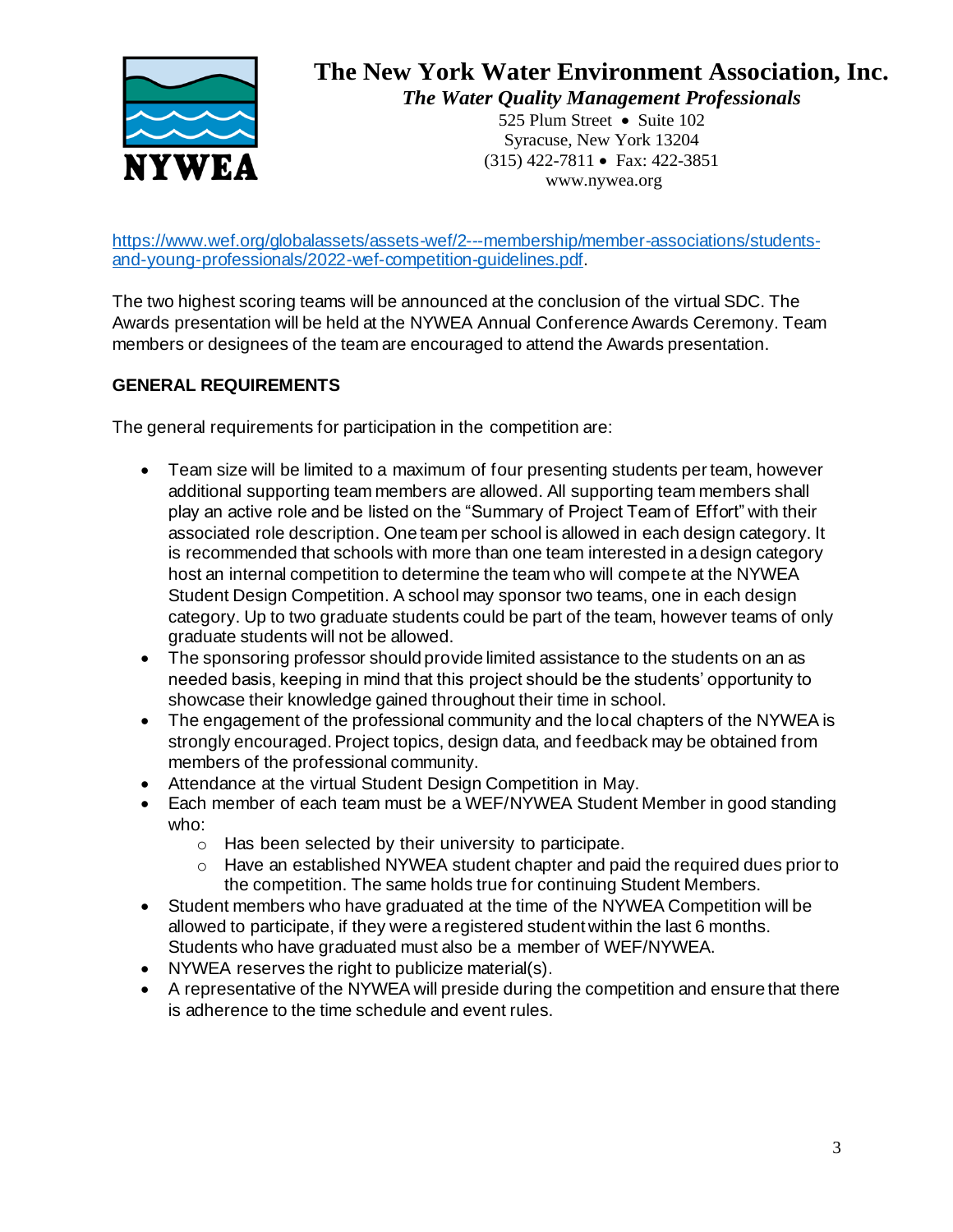

525 Plum Street • Suite 102 Syracuse, New York 13204 (315) 422-7811 • Fax: 422-3851 www.nywea.org

## **WRITTEN SUBMITTAL REQUIREMENTS**

Design documents shall be created in a single PDF format file that is organized with over pages, table of contents, report sections, and appendices, if used. The single PDF file shall be emailed to Sara and Stephanie the co-chairs by the deadline. The design report shall include, in the following order:

- **1. Cover Page**  with project name, university name (team name), year, and entrants' names.
- **2. Table of Contents**
- **3. Abstract/ Executive Summary –** Provide a brief overview/ summary of the design, not to exceed 200 words. This section is not counted as part of the 20-page limit.
- **4. Summary of Project Team Effort**  Provide a 1 2-page summary of the project team effort, including:
	- Each team member's name and role in the effort
	- Names of any other individuals that assisted in the effort. This section is not counted as part of the 20-page limit.
- 5. **Project Description**  Provide a description of the design problem, alternatives evaluation, and recommended design solution (not to exceed 20 pages), including the following information:
	- Statement of design problem.
	- Discussion of alternatives evaluation Discussion should provide a clear description of the alternatives and evaluation technique.
	- Description of recommended design solution Discussion must cover the salient facts upon which the recommendation is made, present a clear recommendation of action, and provide bases for design. Relevant data should be presented in a clear manner. All elements shown on the judging form should be addressed, including economic analysis.
	- Formatting to include a minimum of 0.75-inch margins on all sides; Calibri, Arial, or Times New Roman font with a minimum 11-point font size.
	- Pages of the Project Description portion of the report shall be continuously numbered.
	- Color diagrams, graphics, plots, and photographs may be included that reflect the unique features of the project. Each is to be identified with an appropriate descriptive caption. Graphics/photos included within the project description will count toward the 20-page limit.

\*The number of pages used in the Project Description is checked to ensure compliance with the 20 page limit. Non-compliance may result in penalties.

- **6. Supporting Documentation**  If needed, provide drawings, calculations, tables, vendor submittals, detailed cost estimates, and other voluminous documents, as appendices.
- **7. References/Acknowledgements**  All references and resources used for this project shall be cited appropriately.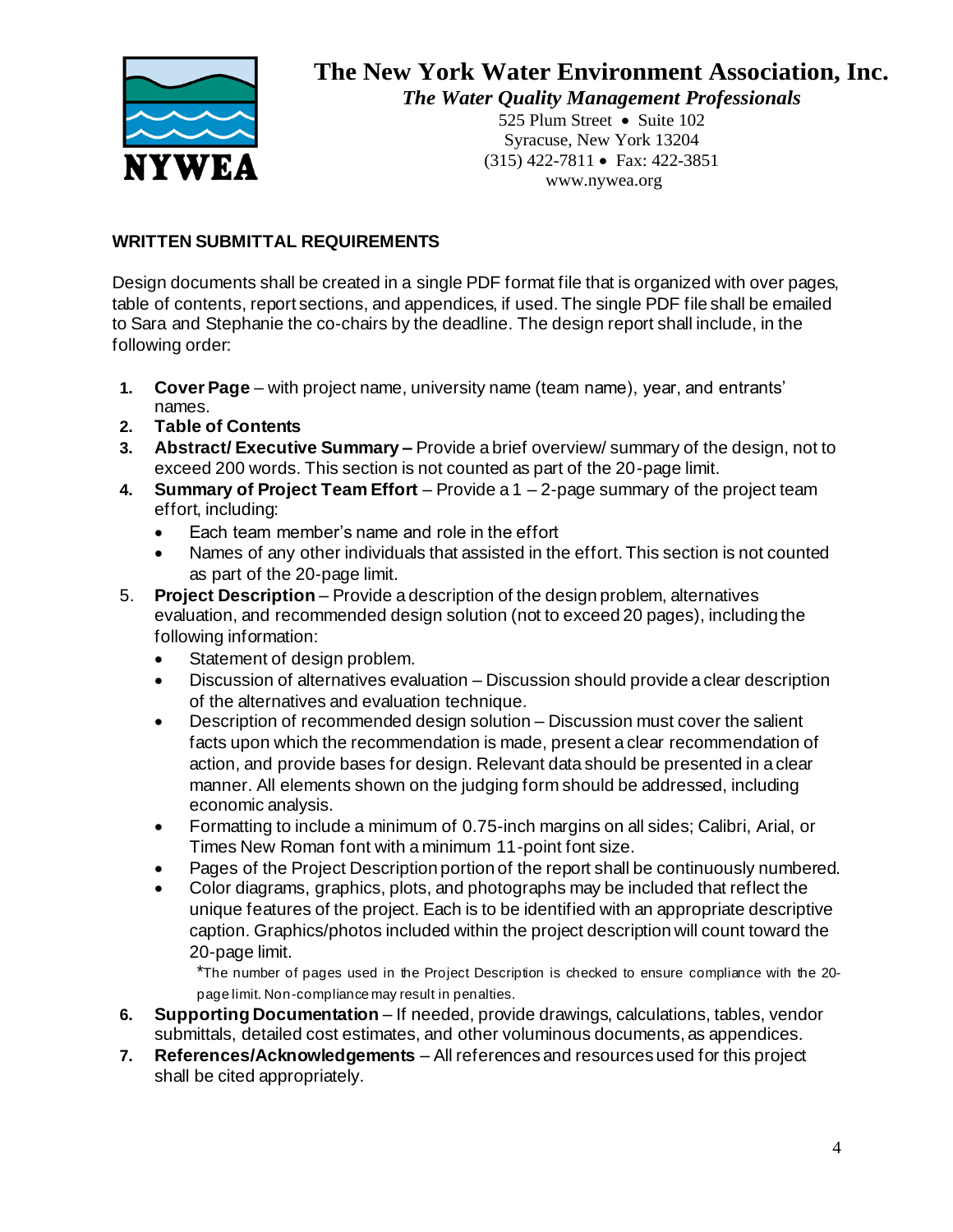

525 Plum Street • Suite 102 Syracuse, New York 13204 (315) 422-7811 • Fax: 422-3851 www.nywea.org

The judges will be directed to focus their review on the Project Description section of the design reports. Teams shall develop their materials such that their complete analysis and design solution may be understood from the 20 pages of material provided in the Project Description.

Teams are encouraged to use a checklist to ensure all necessary documents are included in the design reports. Failure to ensure all documents are accounted for may result in a team penalty.

## **PRESENTATION REQUIREMENTS**

A presentation describing the teams design problem, approach, evaluation, design effort, and recommendations shall be created in PowerPoint format.

Each team will be allowed a thirty (30) minute block of presentation time, including a two (2) minute setup, twenty (20) minute presentation directly followed by an eight (8) minute question and answer session. There will be time warning signs given during the presentation when there are 5 minutes and 1 minute remaining to help the students from going over their time allotment. To stay on schedule, the presentation will be kindly cut off after 20 minutes, even if there are slides remaining. Therefore, time management and practice are important.

A team may have up to four presenters. Each presenter is encouraged to have a role in the presentation and in answering questions. If required, one additional team member (a fifth team member) may be on the presentation team but shall be dedicated solely to advancing the presentation slides. Questions are drawn from the judging panel only. The presentation will be hosted on a virtual conferencing platform.

## **SIGNIFICANT SUBMITTAL ITEMS AND DATES**

Each entry will consist of the following:

- A **Team Entry Form** submitted to the SDC Co-Chairs and NYWEA by 11:59pm on April 15, 2022. Please contact the SDC Co-Chairs in advance if a university has multiple teams interested in one category and is intending to hold an internal competition after the **Team Entry Form** deadline.
- Project reports must be received by the SDC Co-Chairs no later than 11:59pm on May 13, 2022.
- Project presentations must be received by the SDC Co-Chairs no later than 11:59PM on May 27, 2022.
- The presentations will be made end of May 2022.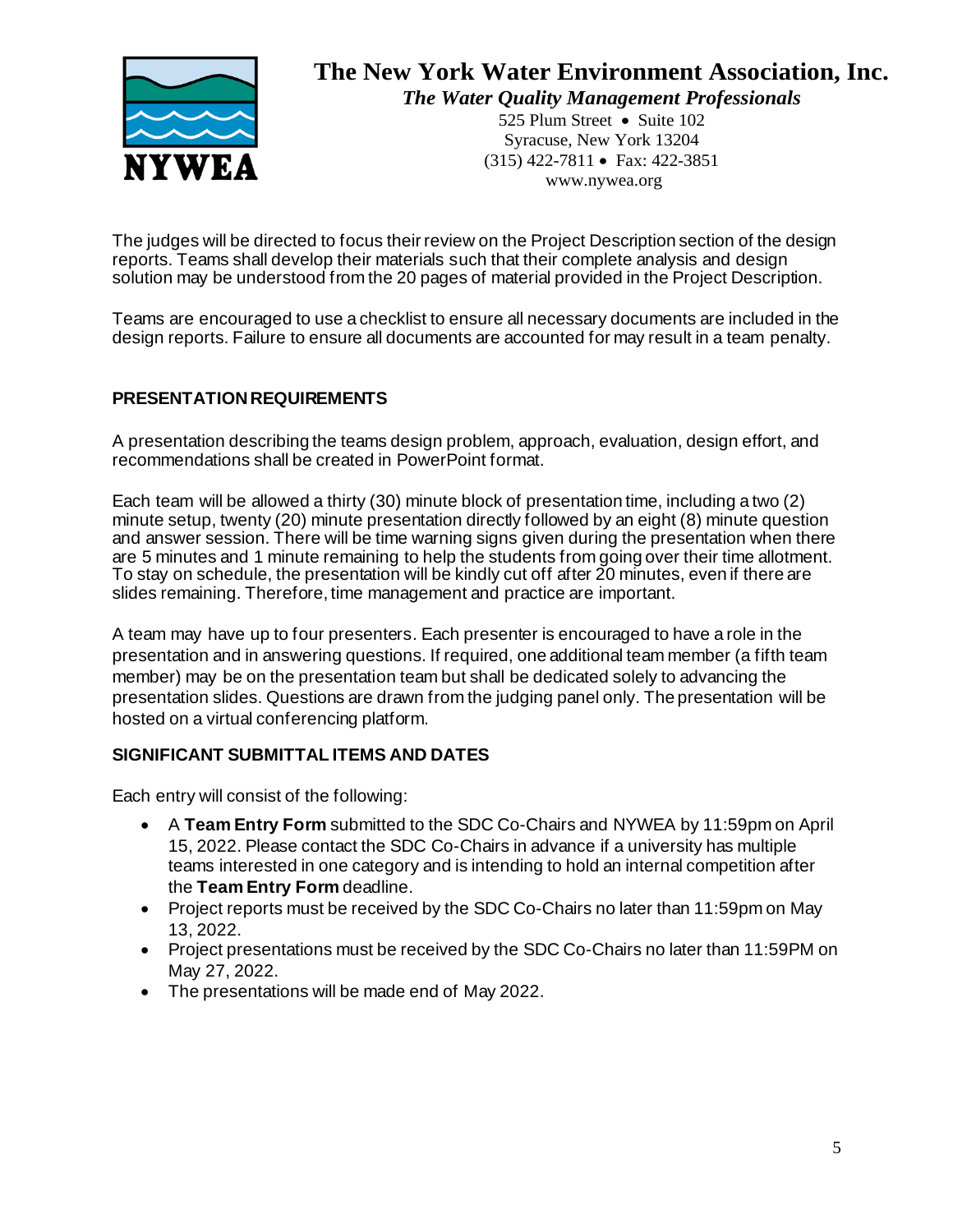

525 Plum Street • Suite 102 Syracuse, New York 13204 (315) 422-7811 • Fax: 422-3851 www.nywea.org

## **JUDGES AND JUDGING CRITERIA**

The event will be judged by an impartial panel consisting of members of academia, public agencies, and private consulting practices. The judging team shall have no direct affiliation/representation with any college participating, owner project, or engineering firm involved as part of the projects they will be judging.

NYWEA is a multi-disciplined environmental professional organization dedicated to quality in practice of the profession. Accordingly, judging will be based on the elements outlined below and in the scoring sheets provided in Exhibit A. The Student Activities Committee reserves the right to adjust the format and content of the scoring sheets provided in Exhibit A prior to commencement of the competition. Participating teams will be provided with a copy of the revised sheets prior to the competition if such adjustments are made.

Judges will use the scoring sheets provided as the basis for judging of the students' designs. The NYWEA presiding official will hold the results of the written submittal scores until after the presentations are complete and scored. The scoring sheets will be collected after the presentation and the scores will be added to the written scores and tallied. The team with the highest score in each category will be awarded First Place.

In the event of a numerical tie, the winner will be decided by the scoring of the presentations. The final scores may not be released; however, qualitative feedback will be provided to the students after the Student Design Competition.

## **DESIGN REPORT**

## **Technical**

Was the Project Description section of the report organized effectively with a Statement of Problem, appropriate background information, clear description of the alternatives evaluated, etc? Was a continuous, logical sequence of steps taken to solve the design problem? Was the recommended solution feasible and appropriate to address the problem statement? Was a creative and innovative approach used? Was knowledge of subject matter demonstrated? Was the design solution analyzed for economic feasibility; was this analysis presented? Were works cited and credit to resources and assistance correctly presented? Was the complete analysis and design solution presented clearly within the 20 page Project Description?

#### **Presentation**

Were visual aids (graphs, supporting info, pictures, etc.), presented clearly? Were correct grammar, correct spelling, and appropriate technical writing methods used? Was the formatting and organization of the report presented in a logical manner?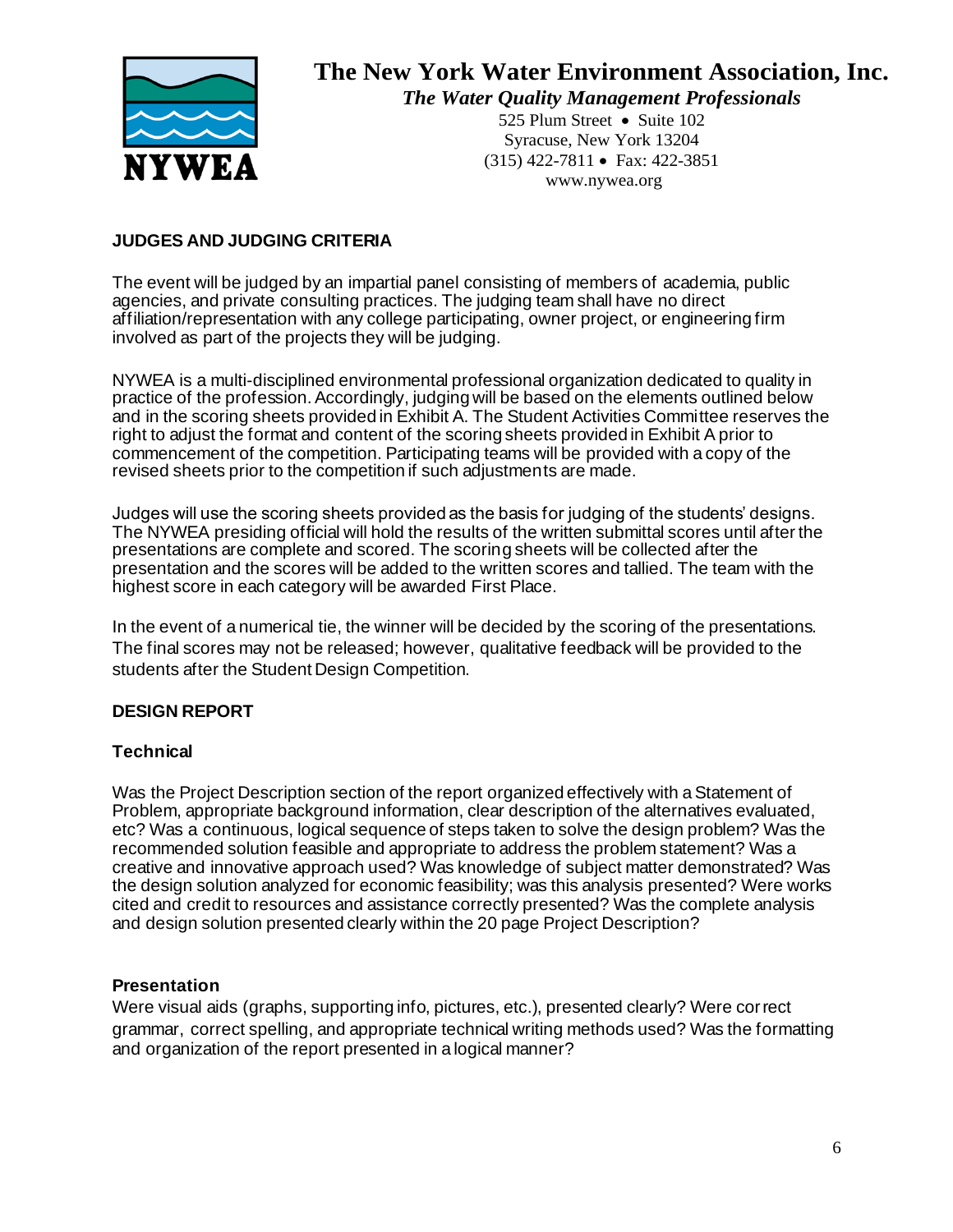

525 Plum Street • Suite 102 Syracuse, New York 13204 (315) 422-7811 • Fax: 422-3851 www.nywea.org

## **ORAL PRESENTATION**

## **Content**

Was subject technical or general in nature? Was technical subject matter relevant to design? To what extent was subject of interest to a technical audience? Was knowledge of subject and presentation content exhibited by team members? Was the work presented independent and original? Was credit given for source of material or contribution by others? Was there any novel approach to the solution?

## **Organization**

Was there sufficient background information provided in order to introduce the audience to the subject? Were facts developed in logical and continuous sequence? Was there a definite conclusion and was it adequately based on the facts or data presented?

## **Delivery and Effectiveness**

Was appropriate volume used to reach all audience members? Did team members use proper English? Was the vocabulary used sufficient? Were the words distinctly pronounced? Was personal appearance appropriate? Were there any distracting mannerisms? Was the manner of delivery (conversation, memorized, read from manuscript) satisfactory? If visual aids were used, how effectively were they used?

## **Discussion**

Did the presentation evoke spontaneous questions from the panel? Did questions indicate the need for clarification of facts presented or were they merely of the type seeking additional information? How readily and with what self-assurance did the speaker answer questions? Did the answers indicate knowledge of subject beyond that disclosed in the original presentation?

## **PENALTIES**

Penalties may be assessed for misconduct by any of the teams and are at the discretion of the SDC Subcommittee.

Penalties may include:

- Points taken off from the final score
- Disqualification of an individual team
- Disqualification of a school

Some of the items that can lead to penalties include:

- Failure to submit entries on time
- Failure to comply with abstract or report guidelines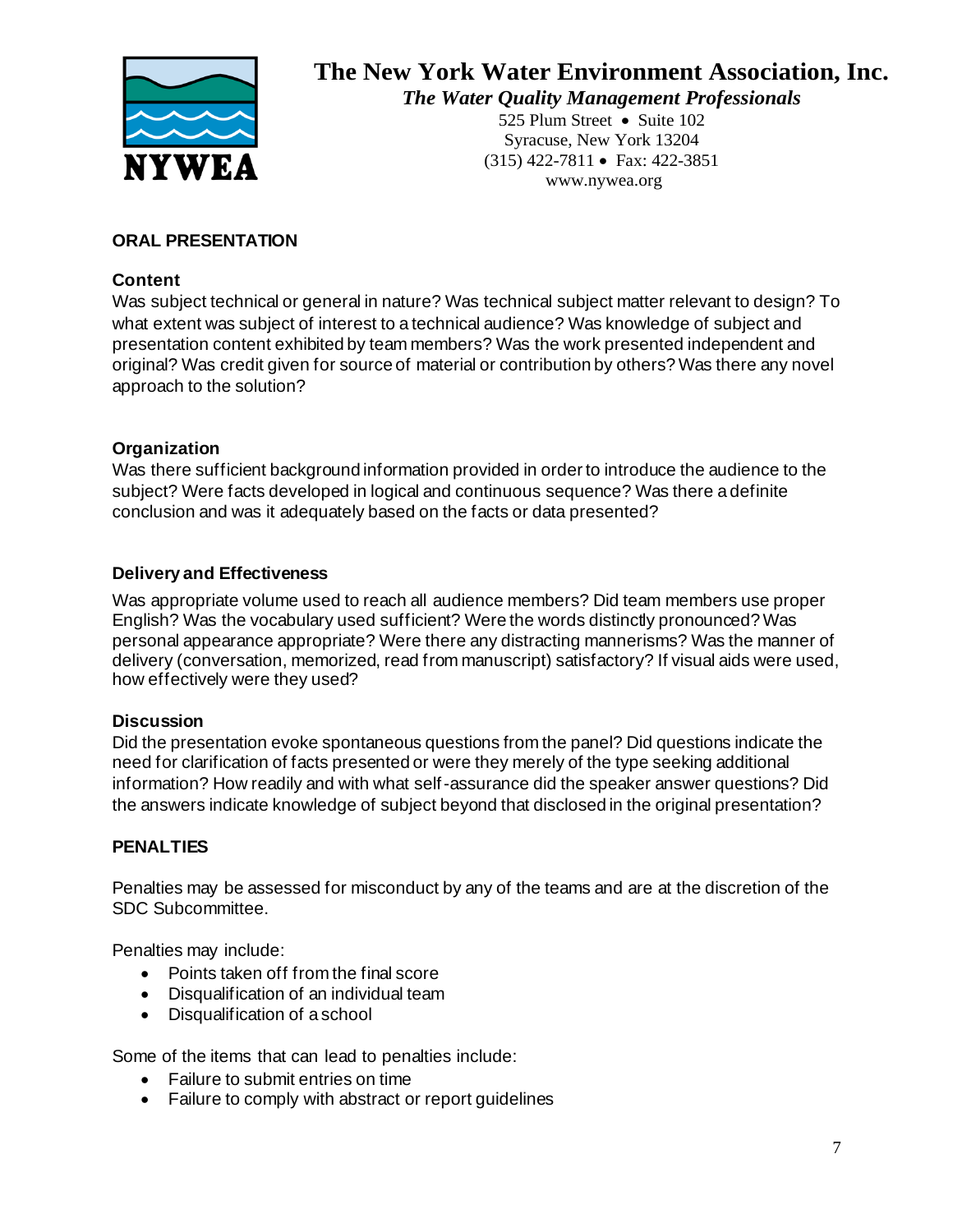

525 Plum Street • Suite 102 Syracuse, New York 13204 (315) 422-7811 • Fax: 422-3851 www.nywea.org

- Failure to comply with presentation guidelines
- Inappropriate assistance from a mentor, professor or other outside source
- Plagiarism (all sources and resources must be properly cited)
- Failure to obtain WEF/NYWEA memberships
- Misconduct by the team, sponsors or others associated with the team

#### **SPONSORSHIPS**

In addition to NYWEA funding, the SDC is largely supported by the generous financial contributions of sponsors. If you know of an organization who is interested in sponsoring the SDC, please have them contact the SDC Co-Chairs below. All sponsors will receive recognition for their support and their logo will appear on all SDC materials and the NYWEA webpage.

#### **QUESTIONS OR COMMENTS**

Please review the entire SDC Guidelines and contact the SDC Co-Chairs for any clarification on any of the rules or guidelines of the program. The Chair may be contacted at:

Sara Igielski, Carollo Engineers, Work: 347-535-2735 Email: [sigielski@carollo.com](mailto:sigielski@carollo.com)

Stephanie Castro-Sánchez, Arcadis; Work: 631-391-5216 Email: [stephanie.castro@arcadis.com](mailto:stephanie.castro@arcadis.com)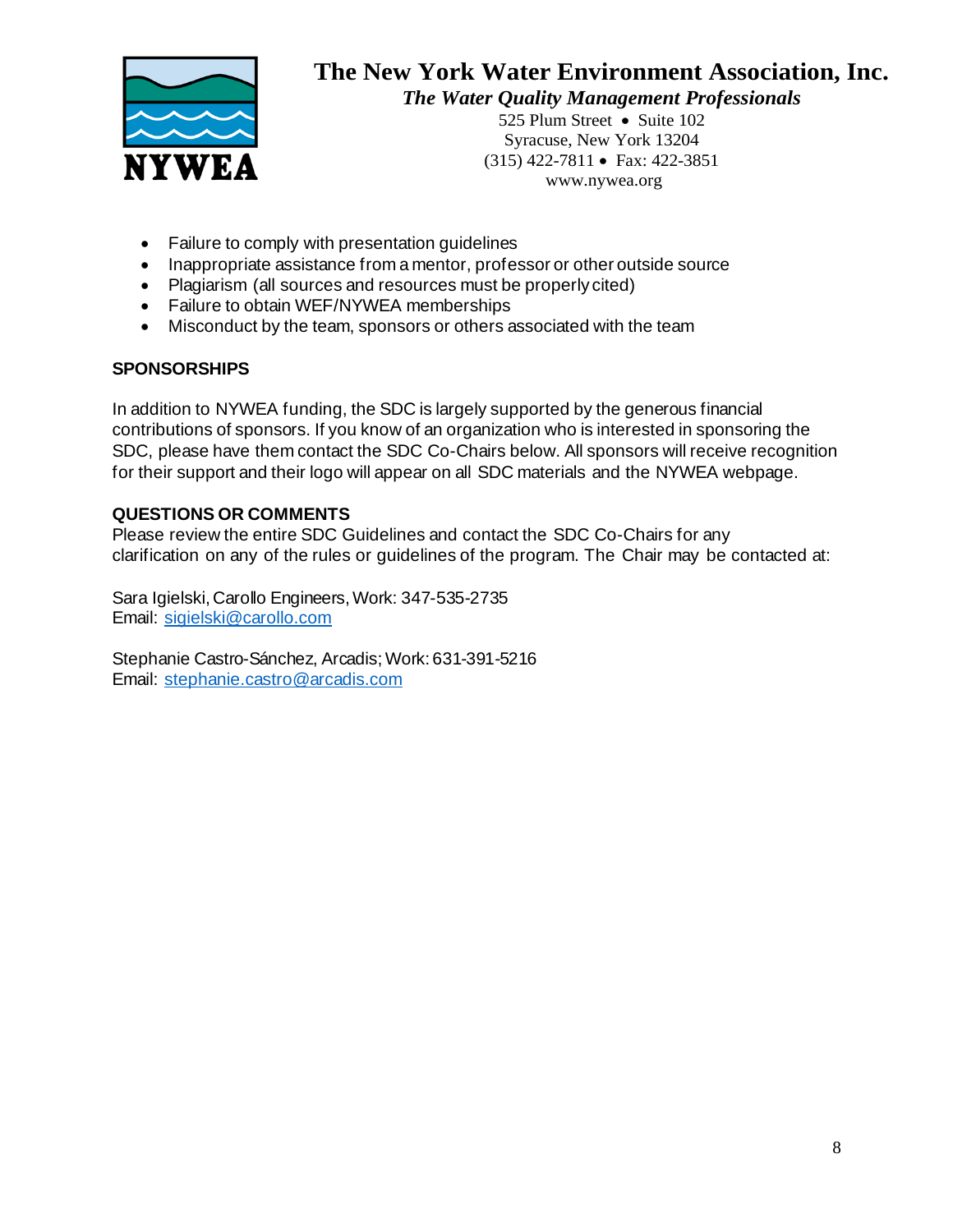# **EXHIBIT A NYWEA SDC SCORING SHEETS**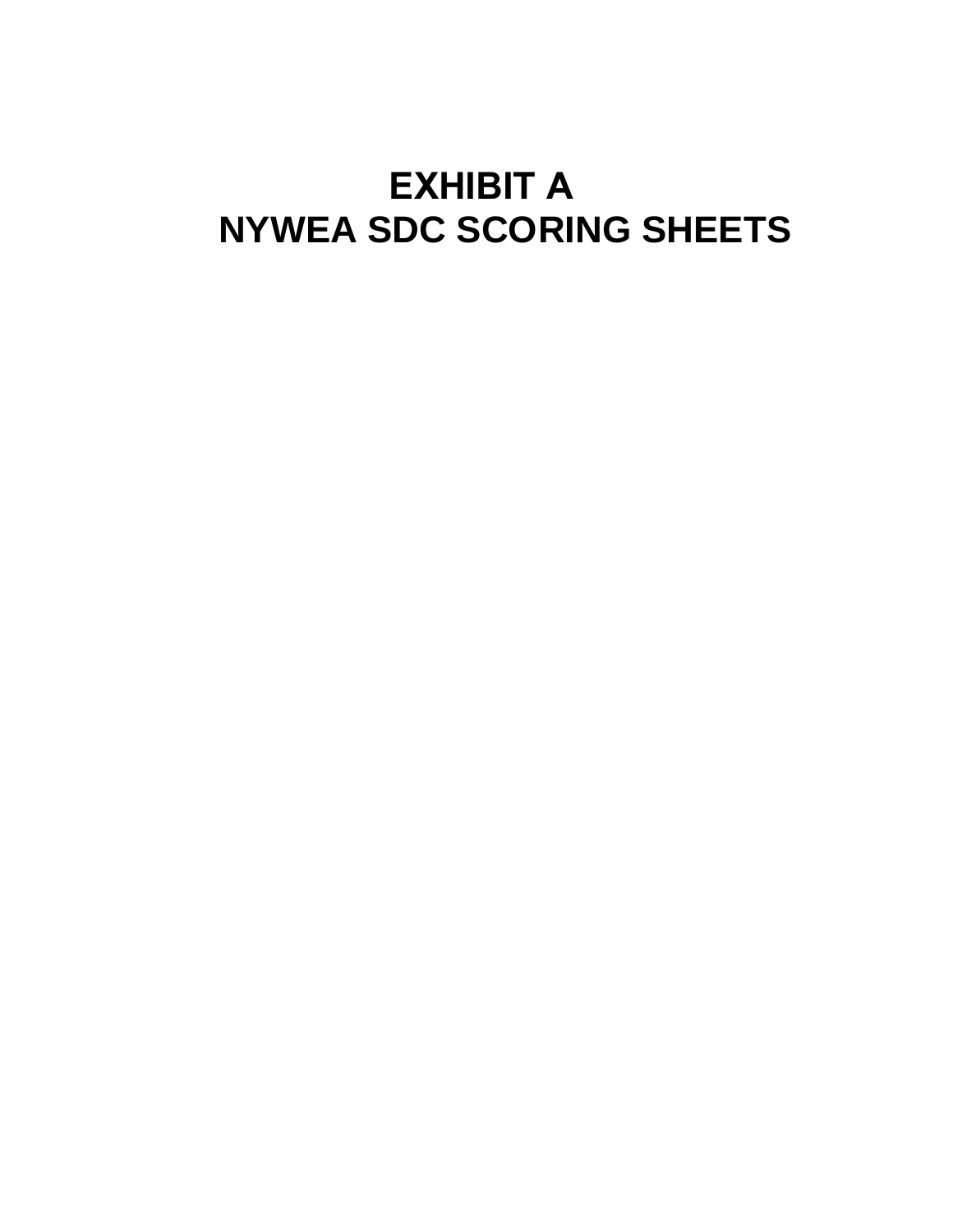# **SCORING TALLY SHEET 2022 NYWEA SDC**

| <b>Project Team &amp; University:</b> |                        |                                                               |              |
|---------------------------------------|------------------------|---------------------------------------------------------------|--------------|
| <b>Project Title:</b>                 |                        |                                                               |              |
|                                       | Report<br><b>Score</b> | <b>Presentation</b><br><b>Score</b>                           | <b>Total</b> |
| Judge #1                              |                        |                                                               |              |
| Judge #2                              |                        |                                                               |              |
| Judge #3                              |                        |                                                               |              |
| Judge #4                              |                        |                                                               |              |
| Average Score                         |                        |                                                               |              |
| <b>PENALTIES</b>                      |                        | (to be assessed by Subcommittee)                              |              |
|                                       |                        | <b>FINAL SCORE</b><br>(Sum of Average Scores minus Penalties) |              |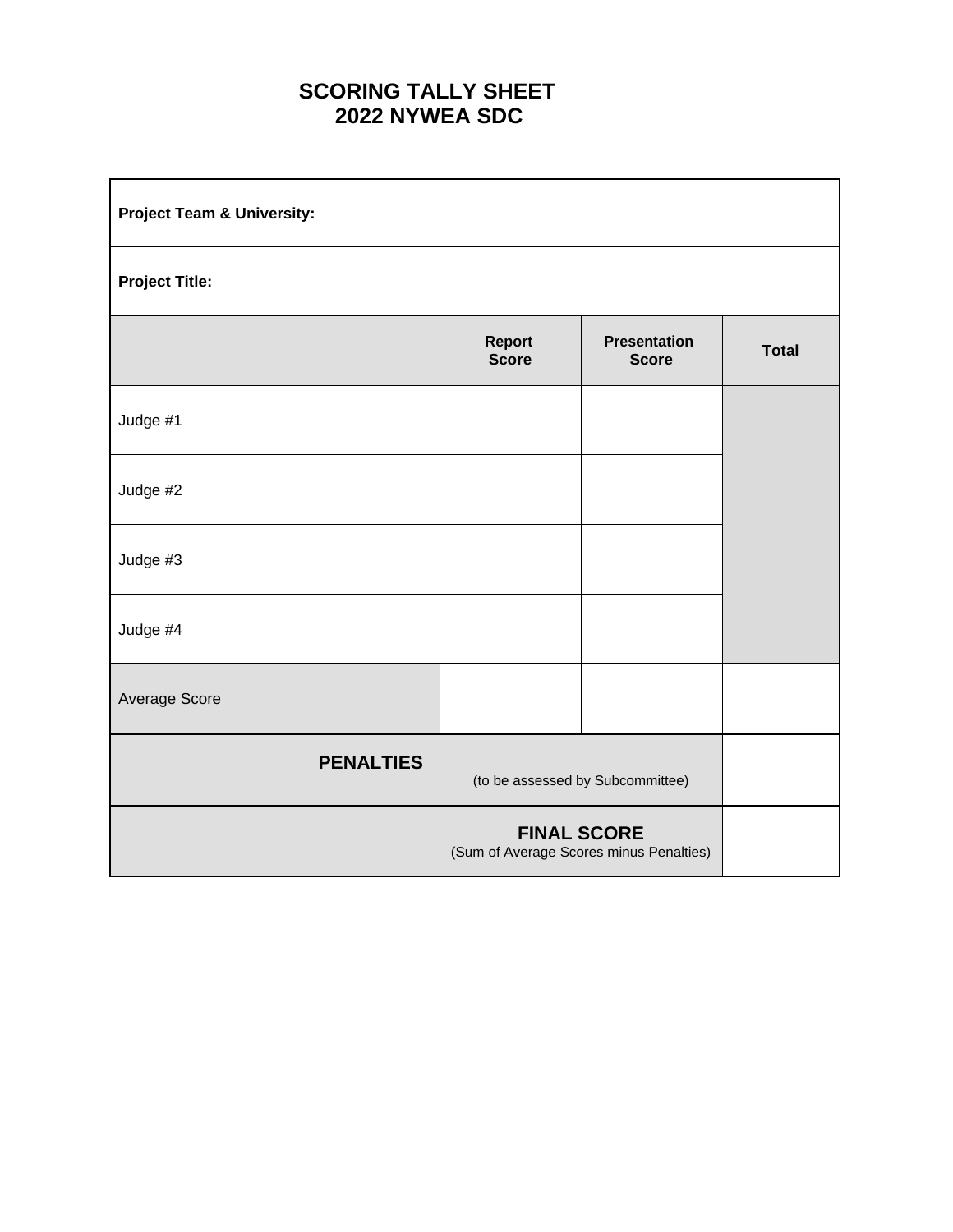# **SCORING SHEET 2022 NYWEA SDC DESIGN REPORT**

| Name of University: Name of University: |  |
|-----------------------------------------|--|
| Project Title:                          |  |
| Judge:                                  |  |

#### **Technical Content - 80 pts**

| 1. Appropriate level of detail used in introduction, statement of problem, background information provided |
|------------------------------------------------------------------------------------------------------------|
|                                                                                                            |
| 2. Continuous, logical sequence of steps to solution presented including justification for decisions and   |
|                                                                                                            |
| 4. Was design solution feasible and appropriate to address problem statement? Were all relevant            |
| aspects required by the problem statement included in the final design solution? (15 pts)                  |
|                                                                                                            |
|                                                                                                            |
|                                                                                                            |
|                                                                                                            |
| TOTAL (80 pts) _________                                                                                   |
|                                                                                                            |

#### **Report Appearance and Organization - 20 pts**

|  | 1. Were visual aids (graphs, supporting info, pictures, etc.) presented clearly? (10 pts) |  |  |  |  |  |  |  |  |
|--|-------------------------------------------------------------------------------------------|--|--|--|--|--|--|--|--|
|--|-------------------------------------------------------------------------------------------|--|--|--|--|--|--|--|--|

- 2. Were correct grammar, correct spelling, and technical writing methods used? (5 pts)..........
- 3. Was formatting and organization of report presented in a logical manner? (5 pts)................

**TOTAL (20 pts)......**

## **GRAND TOTAL (100 pts) .....**

**COMMENTS:**

1. "Creativity is the development of fresh ideas, while innovation is the procedure of making these ideas tangible so that they can be used in a design process... an innovation is the implementation of a new or significantly improved product (good or service), or process..." – Chetan Ghooli, Irfan S, Manjunath V. "Design Innovation and Creativity". International Journal of Advanced Technology in Engineering and Science, Vol. No. 5, Issue No. 03, March 2017, pp. 1154

The judges will evaluate whether the Project Team approached the problem in a creative way and assess if members went above and beyond (e.g., sampling, coordination/partnering with someone that may not be typical) as part of the design process. Higher scoring teams may consider including an evaluation or comparison of alternatives in order to validate and demonstrate understanding of the proposed design solution.